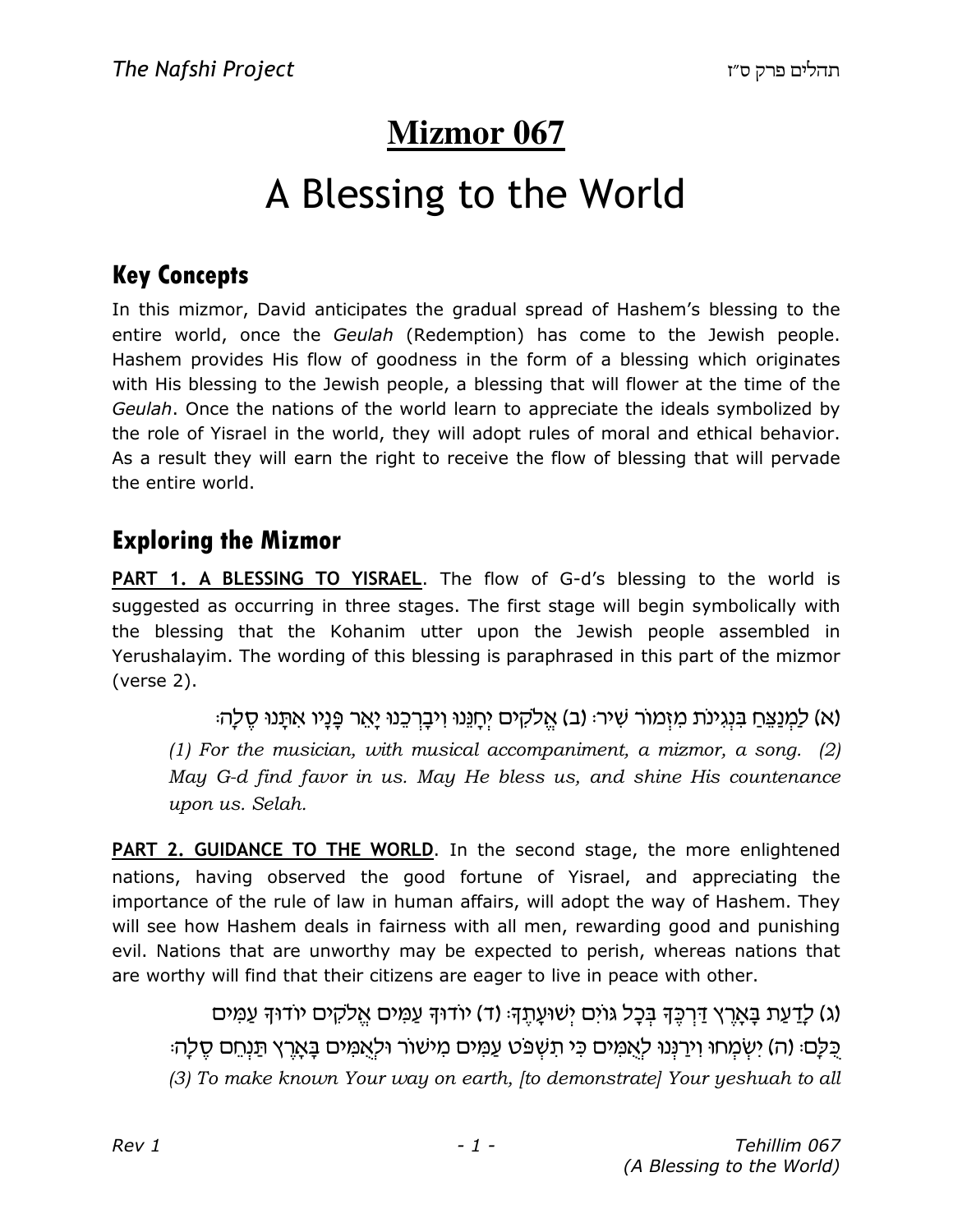nations. (4) The peoples will acknowledge You, O G-d. The peoples will acknowledge You, all of them. (5) Nation states will be glad and sing for joy because You judge the peoples fairly. You will guide all the states on earth with fairness.

**PART 3. BLESSING TO THE WORLD.** Ultimately, as a result of the example set by Yisrael, the recognition and worship of G-d will have become the common possession of all the nations of the world. Then, Yisrael, together with the rest of the peoples of the world, will rejoice in His blessings. Thus will be fulfilled the words of Yeshayah (49:6): "I will make you a light for the nations, so that My salvation may extend to the ends of the earth."

> (ו) יודוך עַמִים אֱלֹקִים יודוך עַמִים כֻּלַם (ז) אֶרֶץ נָתִנָה יִבוּלַה יִבָרְכֵנוּ אֱלֹקִים ּאֵלהֵינוּּ (ח) יִבָרְכֵנוּ אֱלֹקִים וְיִירְאוּ אֹתוֹ כָּל אַפְסֵי אָרֵץ.

(6) The peoples will acknowledge You, O G-d. The peoples will acknowledge You, all of them. (7) The earth will then yield its produce and G-d, our G-d, will bless us. (8) G-d will bless us; peoples at all the ends of the earth will fear Him.

# Additional Thoughts

After the first introductory verse, Mizmor 67 contains seven verses which, according to Kabbalistic tradition, correspond to the seven branches of the Menorah in the Bais Hamikdash. This is especially significant, because just as Yisrael is "a light for the nations" so is the Menorah a symbolic source for the flow of blessing to Yisrael and the world.

The longest of these seven verses is the middle one (verse 5), corresponding to the center branch of the Menorah. If the seven branches of the menorah are associated with the days of the week, the center branch corresponds to the day of Shabbos, which is also described as the source of blessing to the other days of the week.

This can also be seen in the Kabbalistic diagram that represents the seven branches of the menorah with the seven verses. Copies of this diagram may be found in some editions of Tehillim. (See page 896 of the *Shai Lamora Tehillim*). It also is displayed by some congregations at the Amud (lectern).

According to tradition, a copy of the diagram was engraved on a golden plate that was displayed on the shield the King David took into battle. The entire mizmor was revealed to David by Hashem in the form of this diagram. It had previously been revealed to Moshe Rabeinu, as it says, "According to the vision that Hashem showed Moshe, so did he make the Menorah" (Bamidbar 8:4).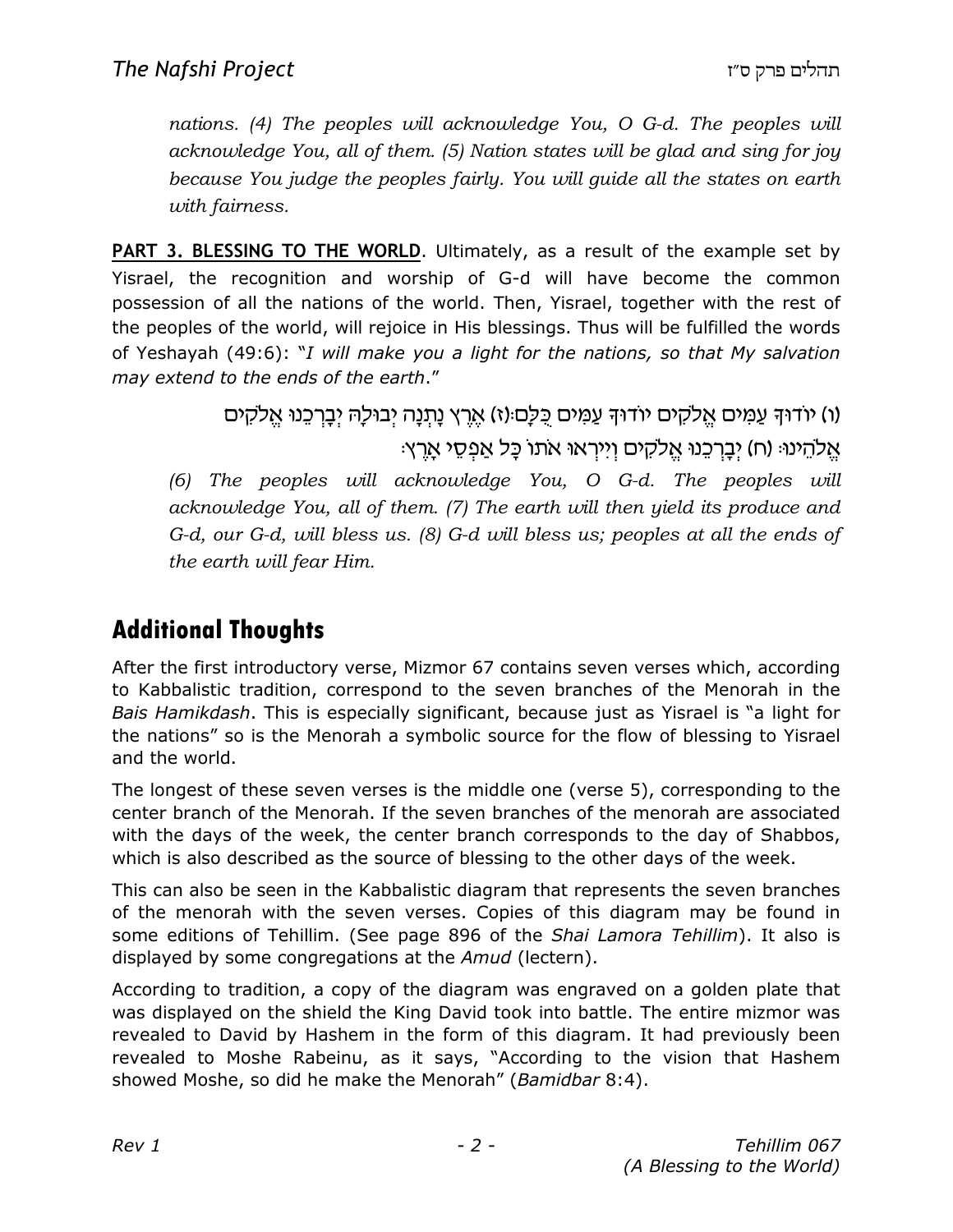The seven verses of Mizmor 67 contain 49 words which correspond to the 49 days of Sefiras Ha'omer (Counting the Omer) preceding the festival of Shavuous. In fact Mizmor 67 is recited daily after the blessing for each day's count.

#### Learning the Mizmor

#### PART 1. A BLESSING TO YISRAEL.

### א) לַמְנַצֵּחַ בִּנְגִינת מַזְמוֹר שִׁיר<del>ּ</del>י)

This song has been prepared for the musician - לַמְנַצֵּח who will perform it with musical accompaniment – בְּנְגִינוֹת composed in the form of a song  $\gamma \psi$  that expresses special enthusiastic gratitude to Hashem for the profusion of blessing that He will provide to the people of Yisrael and the nations of the world at the time of the Geulah.

# (ב) אֱלקים יְחָנֵנוּ וִיבָרְכֵנוּ ַיַּאֵר פְּנָיו אִתָּנוּ סֵלָה

May G-d continue to find favor in us after the Geulah – אֱלֹקָים יְחֻנֵּנוּ. Once we have been found pleasing to Him, we will feel confident in asking for His blessing. And so **may He bless us** – יִ**ּבַרְכֵנוּ with His flow of goodness. And may He shine** His countenance upon us  $-$  אֲמָנוּ אֲתָּנוּ so that the flow of goodness never diminishes with the passage of time as it naturally would from a human king, Selah .**סלה** –

#### PART 2. GUIDANCE TO THE WORLD.

## (ג) לָדַעַת בָּאָרֵץ דַּרְכֵּך<del>ּ</del> ּבִּכַל גּוים יִשׁוּעַתֵךָ

May the flow of blessings to Your nation be so great and so clear that it will show Your goodness and Your targeted method of bringing goodness to the world. It will serve to make Your way on earth known to all – לִדְעַת בַּאֲרֶץ דָּרְכֵּךָ teaching us to emulate it in our own lives by structuring our lives so as to achieve worthy goals. Thus, it will demonstrate Your yeshuah to all nations – בִּכַל גּוֹיִם (Will demonstrate Your yeshuah to all the world will be filled with the knowledge of G-d.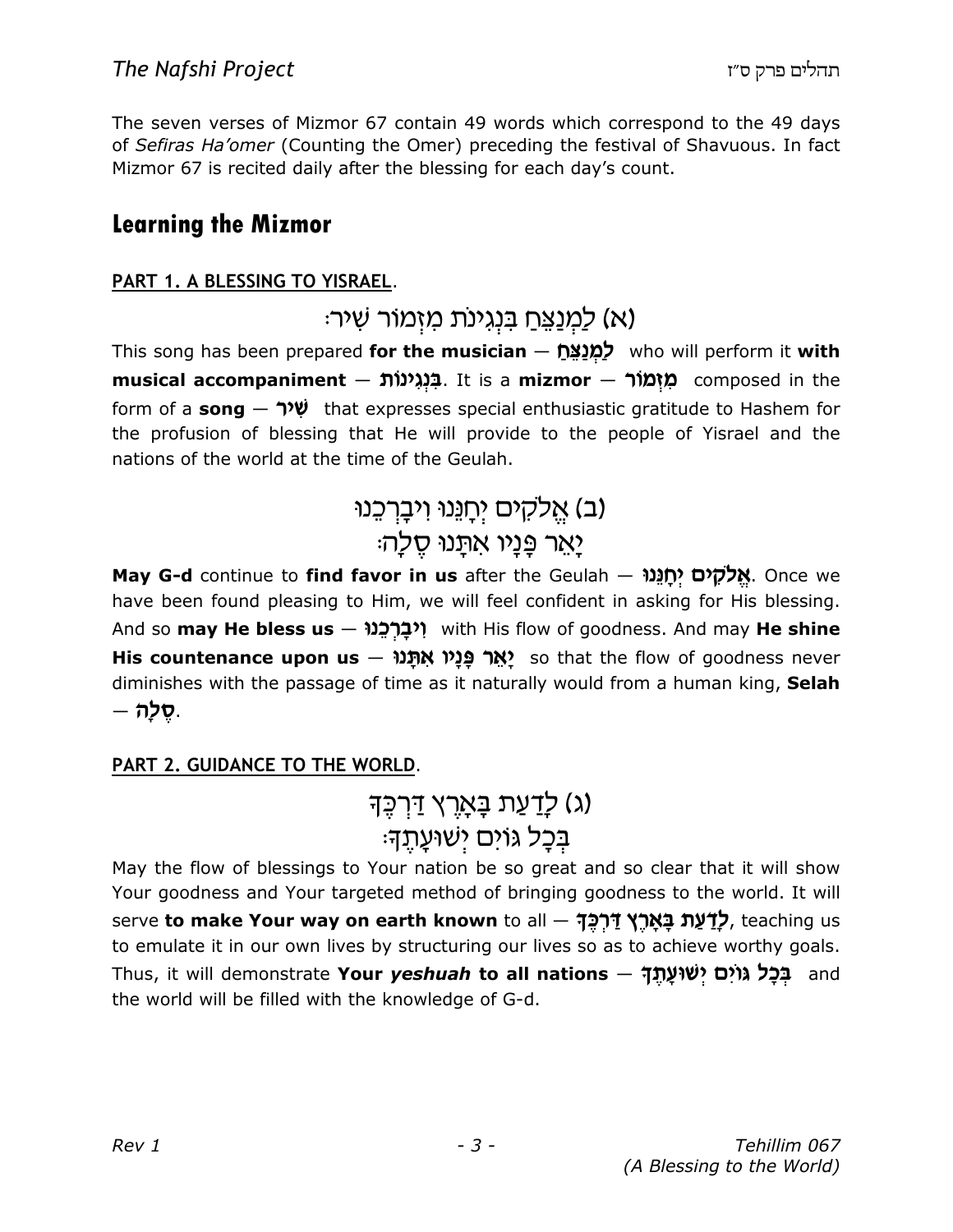# (ד) יודוּךְ עַמִים אֱלקים יודוך עמים כלם:

Through the knowledge spread among the nations by the presence of Yisrael in their midst, the **peoples** of the earth will acknowledge You, O G-d  $-$  טודוד עמים אֵלקים. Indeed, the peoples will acknowledge You – אֱלֹקִים – כ**ל**ם.

# (ה) ישְמַחוּ וִירַנְנוּ לְאֲמִים כּי תעִיפּט עַמֵּים מִישׁוֹר וּלְאֲמִים בָּאֲרֶץ תַּנְחֵם סֵלָה

The nation states that have formed well managed political units, based on the rule of law, will appreciate what You have done to bring about peace and tranquility throughout their regions. These states will be glad and sing for joy  $-$  יִשְׂמָחוּ יִירָנְנוּ לְאִמְים, because they will see that You judge all the peoples fairly  $\approx$ תשפט עמים מישור. The nation states will rejoice in the knowledge that the rule of law will ultimately dominate mankind. They will follow Your lead, for they see that You guide all the states on earth with fairness – ולאמים בארץ תנחס (Tou guide all the states on earth . סלה.

#### PART 3. BLESSING TO THE WORLD.

### (ו) יודוּךְ עַמִּים אֱלקים יודוּך עַמים כַּלַם:

After the rule of law has been adopted throughout the world, the **peoples** of the earth will acknowledge You, O G-d – אַלַּקָים אֱלֹקָים (Theed, the peoples will acknowledge You — כְּלַם , virit, all of them – כָּלַם They will trust You to administer Divine law in fairness, punishing the guilty and vindicating the innocent. Peoples will then revert to their natural ethnic and cultural groupings and they will instinctively recognize the wisdom of lawful behavior.

# (ז) אֵרֵץ נַתְנָה יִבוּל*ַ*הּ יִבְרְכֶנוּ אֱלֹקִים אֱלֹקֶינוּ:

As a result, G-d will be pleased with mankind, and will shower His blessing upon the entire world. The **earth will then yield its produce – אֶרֶץ נָתְנָה יְבוּלָה**, for the benefit of all and G-d, our G-d, will bless us – יְבָרְכֵנוּ אֱלֹקָים אֱלֹמֵינוּ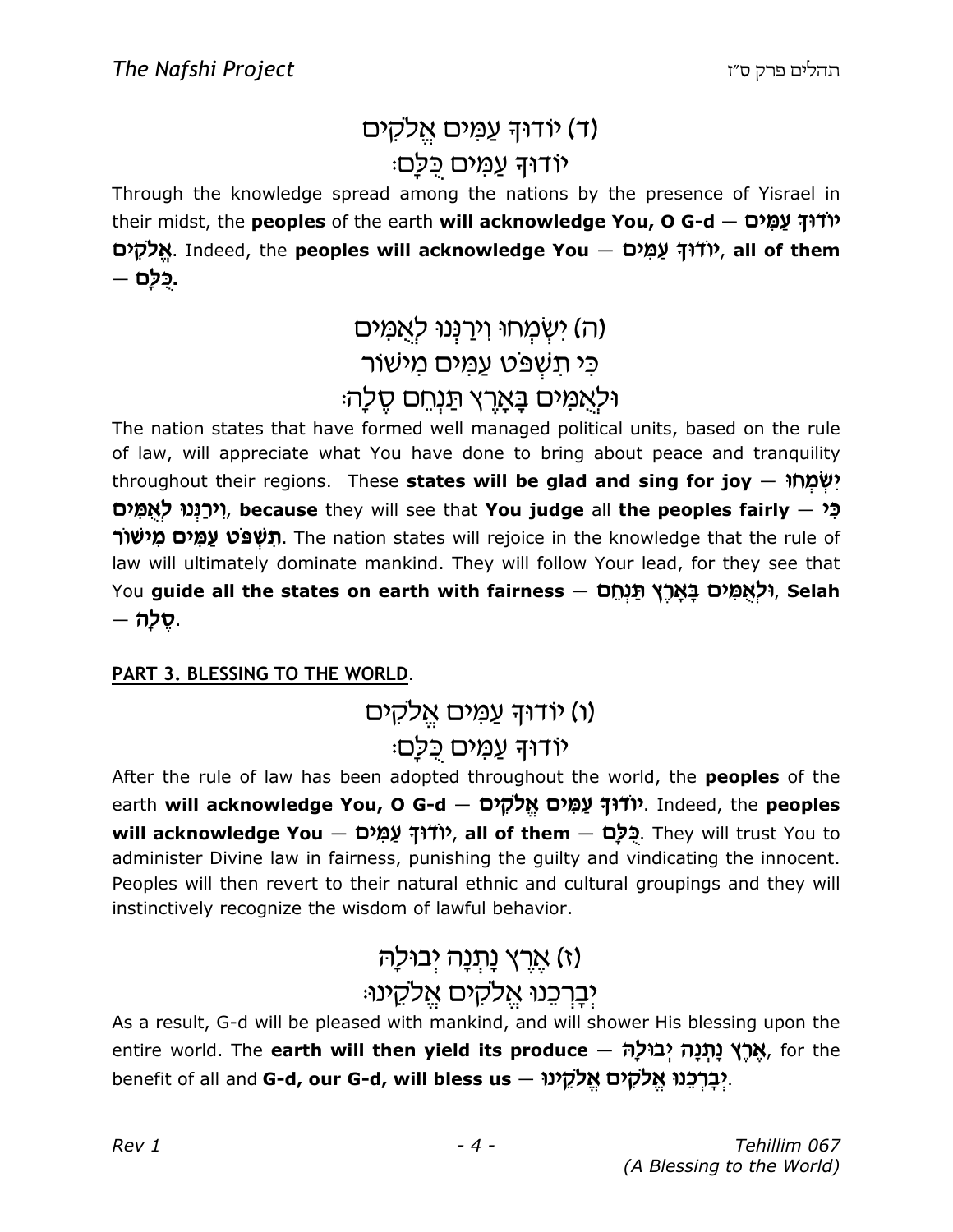# (ח) יִבְרְכֵנוּ אֵלקים ּוִירְאוּ אתוֹ כָּל אַפְסֵי אָרֵץ

G-d will bless us all — יָבַרְכֶנוּ אֱלֹקָים (G-d will bless us all — sing nahkind for all people will have followed the example of Yisrael in serving G-d. Having seen the blessings that G-d has bestowed upon Yisrael and the judgment He has rendered upon the wicked, all **peoples at all the ends of the earth will fear Him**  $-$  ייראו אתו כל אפסי ארץ ("יראו וו $\kappa$  whil reign for all time in universal peace.

### Living the Mizmor

Listed below are some of the thoughts you might have in mind when you say the words of the mizmor as a tefillah, expressing your devotion to Hashem.

#### Tefillos for Life - Your Berachah.

[67:1] SOURCE OF BLESSING. – למנצח בנגינת מזמור שיר musician, with musical accompaniment, a mizmor, a song." Because of its symbolic significance many authorities recommend reciting this entire mizmor daily with sincere concentration. (In fact it appears as part of the daily Pesukei D'Zimrah according to Nusach Sfard)

It is written in the name of the Maharshal that when a person recites this mizmor in the presence of the menorah in shul at sunrise, it is as though he had kindled the Menorah in the Bais Hamikdash. Having this in mind will protect him from any harsh edict and will assure him a place in the World to Come.

 $[67:2]$  FLOW OF BLESSING. – אֱלֹקֶים יְחֲנֵוּ וְיבַרְכֵנוּ יַאֵר פֵּנַיו אִתֲנוּ– "May G-d find favor in us. May He bless us, and shine His countenance upon us." Ask Hashem to let the flow of His blessing pass to your family and all of Yisrael.

#### Tefillos for Life - Your Geulah.

[67:3] THE LIGHT OF KNOWLEDGE. - לַדַּעַת בַּאֲרֶץ דַּרְכֵּךָ בִּכָל גּוֹיִם יִשׁוּעַתֵּךָ -"To make known Your way on earth, [to demonstrate] Your yeshuah to all nations." Ask Hashem to bring the Geulah so that all nations will serve Hashem and live at peace with each other.